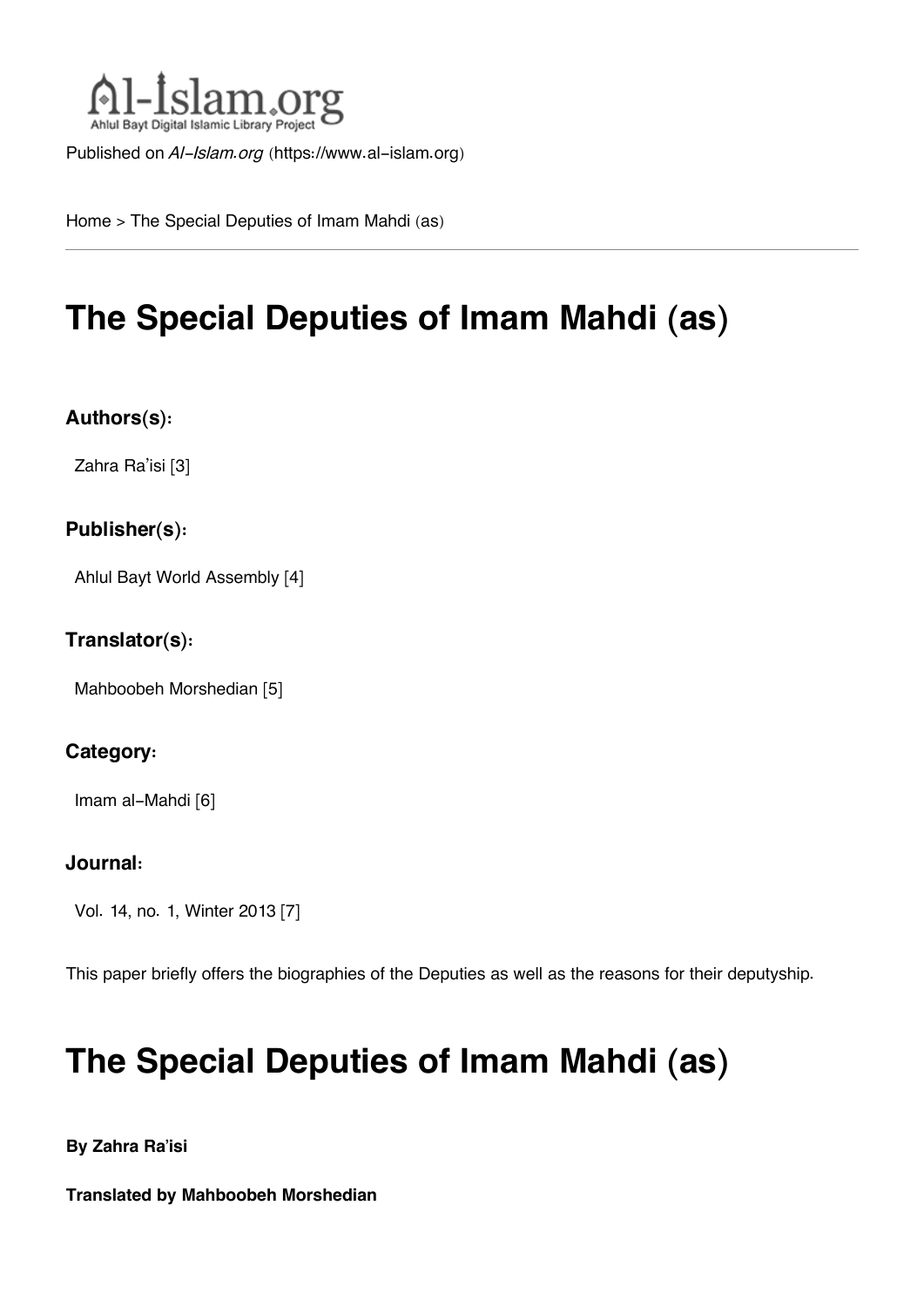# **[Abstract](#page-0-0)**

Little is found in early Shi'a sources regarding the special deputies of Imam Mahdi during the Minor Occultation. While in various Shi'a sources various people are referred to as envoys of Imam Mahdi, his four prominent deputies are 'Uthman ibn Sa'id 'Amri, Muhammad ibn 'Uthman, Husayn ibn Ruh Nowbakhti, and Ali ibn Muhammad Samari. 'Uthman ibn Sa'id 'Amri, who was an agent (wakil) of Imam Hadi and Imam Hasan 'Askari, was his first deputy in the Minor Occultation, and his deputyship can be corroborated in many ways. After him, Muhammad ibn 'Uthman was chosen by the Imam as his second deputy. Husayn ibn Ruh Nowbakhti, an influential figure of his time, served as the Imam's third deputy for about 21 years. Finally, 'Uthman ibn Sa'id 'Amri was the last deputy, who in the Imam's famous letter to him declared the start of the Major Occultation.

# <span id="page-1-0"></span>**[Statement of the Problem](#page-1-0)**

The inception of Imam Mahdi's Occultation in 260 A.H. is considered a new chapter of the relation between the Imam and Ummah. The Shi'a community, which for years was accustomed to the direct relation with the Imam, now was to adjust itself with the new state of affairs. Hence, those who could not understand the situation abandoned the Shi'a school of thought. By plan of Allah, the Wise, the Prudent, at first the connection of people with the vicegerent of God was not severed completely. For this reason, the Shi'a name it The Minor Occultation, during which people were in contact with the 12th Imam through his deputies.

Generally, the issues of his Minor Occultation are seldom discussed. They include the issue of deputies of Imam Mahdi in that period of time. Its significance is revealed when we consider that first, many claimed to be Imam Mahdi's deputy during that era; secondly, there is no consensus in Shi'a sources regarding the definite number of his deputies. Nevertheless, among the Shi'a it is well-known that the following four people were his deputies: 'Uthman ibn Sa'id 'Amri, Muhammad ibn 'Uthman, Husayn ibn Ruh Nowbakhti, and Ali ibn Muhammad Samari.

This paper briefly offers the biographies of the above-mentioned deputies as well as the reasons for their deputyship.

# <span id="page-1-1"></span>**[The First Deputy: 'Uthman ibn Sa'id 'Amri](#page-1-1)**

The first special deputy of Imam Mahdi was 'Uthman ibn Sa'id 'Amri, who was also the representative of the two previous Imams and trusted by them.

# <span id="page-1-2"></span>**['Uthman ibn Sa'id: The representative of Imam Hadi and Imam Hasan al-'Askari](#page-1-2)**

In this regard, there are a number of narrations, some of which are as follows. Some hadith narrators reported from Harun ibn Musa Tal'ukbari, who through his own chain of narrators quoted Ahmad ibn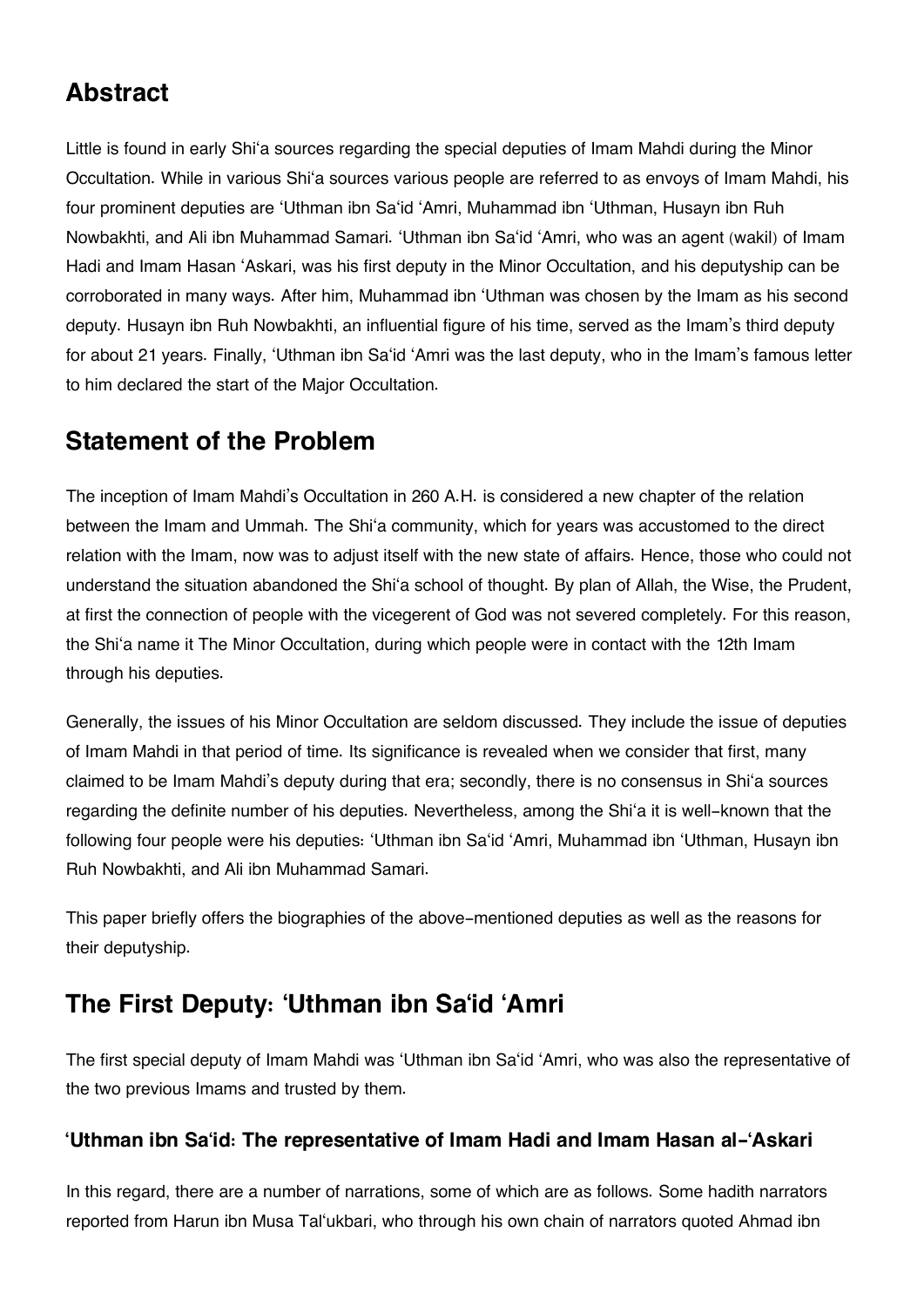Ishaq Qumi as saying:

One day I went to Ali ibn Muhammad al-Hadi and told him: 'I am not always here, and whenever I am here, sometimes I cannot come to you and ask my religious and legal questions. Whom should I obey?' The holy Imam answered, 'This Abu 'Amr ('Uthman ibn Sa'id 'Amri) is a reliable and trustworthy person. I trust him, and whatever he tells and gives you is from me.' After martyrdom of Imam Hadi, once I went to his son, Imam Hasan al-Askari, and asked him the same question. The 11th Imam repeated the answer of Imam Hadi, saying,

<span id="page-2-2"></span>"Abu 'Amr was trusted by the previous Imam and is trusted by me now and after my death, also whatever he tells and gives you is from me.' This word of the 11th Imam spread among Shi'as and 'Uthman ibn Sa'id was always respected by them.'[1](#page-8-0)

<span id="page-2-3"></span>Likewise, Ahmad ibn Ishaq Qummi quoted Imam Hadi as saying, "Amri and his son are trusted by me, so whatever he gives and tells you is from me. Listen to them and obey them."[2](#page-8-1)

### <span id="page-2-0"></span>**[The reasons for his being a deputy of Imam Mahdi](#page-2-0)**

After the martyrdom of Imam Hasan al-'Askari, 'Uthman ibn Sa'id 'Amri assumed the responsibility of performing the ritual bathing of the body of Imam, enshrouding and burying him. Afterwards, he became the deputy of Imam Mahdi. He moved from Samarra to Baghdad, and settled in the district of Karkh, where the Shi'as lived. Until his death, he ran the office of deputyship there. Like his routine in the time of Imam Hadi and Imam Hasan al-'Askari, he delivered the letters and religious taxes the Shi'as gave to the 12th Imam.[3](#page-8-2)

<span id="page-2-4"></span>The reasons for 'Uthman ibn Sa'id's being deputy of Imam Mahdi are as follows:

**A)** After the martyrdom of Imam Hasan 'Askari , a group of the Shi's from Qum and other parts of Iran brought some religious taxes to Imam Hasan al-'Askari in Samarra. When they reached there, they were told of the martyrdom of the 11th Imam, and some people introduced Ja'far as the successor of the holy Imam. Ja'far asked them for the money, but the Qummis made this request contingent on his answering some questions. He could not reply to them, so they took the money and left.

Outside Samarra, a secret messenger guided them to Imam Mahdi. He told them about each and every feature and sign of the money, and they gave it to him. Then the holy Imam told them, "Do not bring your money to Samarra anymore. From now on, give it to my deputy and representative in Baghdad, 'Uthman ibn Sa'id."

<span id="page-2-5"></span><span id="page-2-1"></span>**B**) The letters of Imam Mahdi were delivered to the ordinary and elite Shi'as via 'Uthman ibn Sa'id and his son, Muhammad. These letters include the Imam's orders and prohibitions and his answers to the Shi'as' questions. The handwritings used in the letters exactly resembled the one used in the letters of Imam Hasan 'Askari, and Shi'as agreed on the justice of both 'Uthman ibn Sa'id and his son.[4](#page-8-3)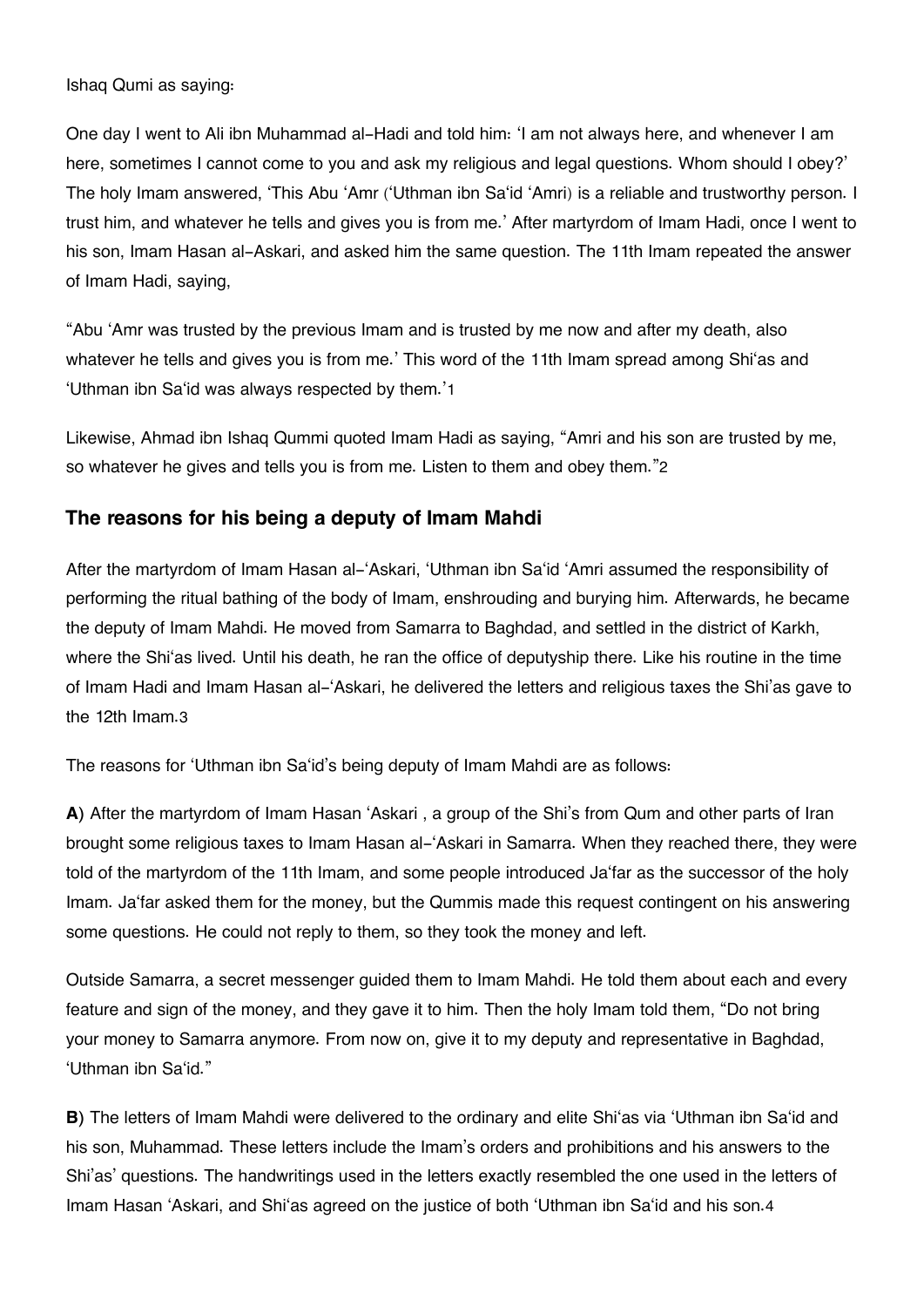# **[Several letters of Imam Mahdi to 'Uthman ibn Sa'id 'Amri](#page-2-1)**

**1.** After the demise of 'Uthman ibn Sa'id's father, Imam Mahdi issued a letter about his death; this letter included some sections. One part of it reads as follows, "We belong to Allah, and to Him is our return. We are submissive to His orders and content with His decree. Your father lived in salvation and left this world well."[5](#page-8-4)

<span id="page-3-2"></span>**2.** When some Shi'as quarrelled about the successor of Imam Hasan 'Askari, a letter was issued by Imam Mahdi to 'Uthman ibn Sa'id as follows:

#### *In the name of Allah, the Beneficent, the Merciful*

<span id="page-3-3"></span>May Allah protect you from seditions, grant you certitude, and keep you immune from a bad end. I received the news of your doubts about the issue and your puzzlement at your leaders. I was sad with regards to this issue for your own sake, and not for my own because I am right and do not need others.[6](#page-8-5)

# <span id="page-3-0"></span>**[The date of demise of 'Uthman ibn Sa'id 'Amri](#page-3-0)**

### <span id="page-3-4"></span>**The date of demise of 'Uthman ibn Sa'id 'Amri**[7](#page-8-6)

Although 'Uthman ibn Sa'id played a vital role in Shi'ism, the date of his demise was not specified. In this regard, Hashim Ma'ruf Hasani wrote, "The deputyship of 'Uthman ibn Sa'id lasted until 265 A.H." However, he did not cite any reference for his word.

According to some, 'Uthman ibn Sa'id passed away sometime between the martyrdom of Imam Hasan 'Askari and 267 A.H., because it was in the time of Muhammad ibn 'Uthman, the son of Uthman ibn Sa'id, that the false pretender to the deputyship, Ahmad ibn Hilal, opposed him and did not accept his deputyship. Ahmad ibn Hilal died in 267 A.H. Thus, Uthman ibn Sa'id must have passed away before Hilal's death.

As for the burial place of 'Uthman ibn Sa'id, Shaikh Tusi wrote:

<span id="page-3-5"></span><span id="page-3-1"></span>I saw his burial place where Abu Nasr Hibatullah Mahmud mentioned. A building that included the prayer niche of a mosque has been constructed on it. We went there and paid a visit to his grave easily. From 408 A.H., when I came to Baghdad, to 430 A.H., it was in this condition. However, Abu Mansur Muhammad ibn Faraj destroyed the building, made the grave exposed and put a box on it. Then, there was a roof over the grave, and everybody could enter the structure and visit it. All people in the neighborhood who were all Sunni tried to be blessed by visiting his grave, saying, 'He was a righteous man.' Sometimes, they say, 'He was a descendant of Imam Husayn's wet nurse," but they do not know the truth. The grave has been in the same condition up to now; that is, 447 A.H.'[8](#page-8-7)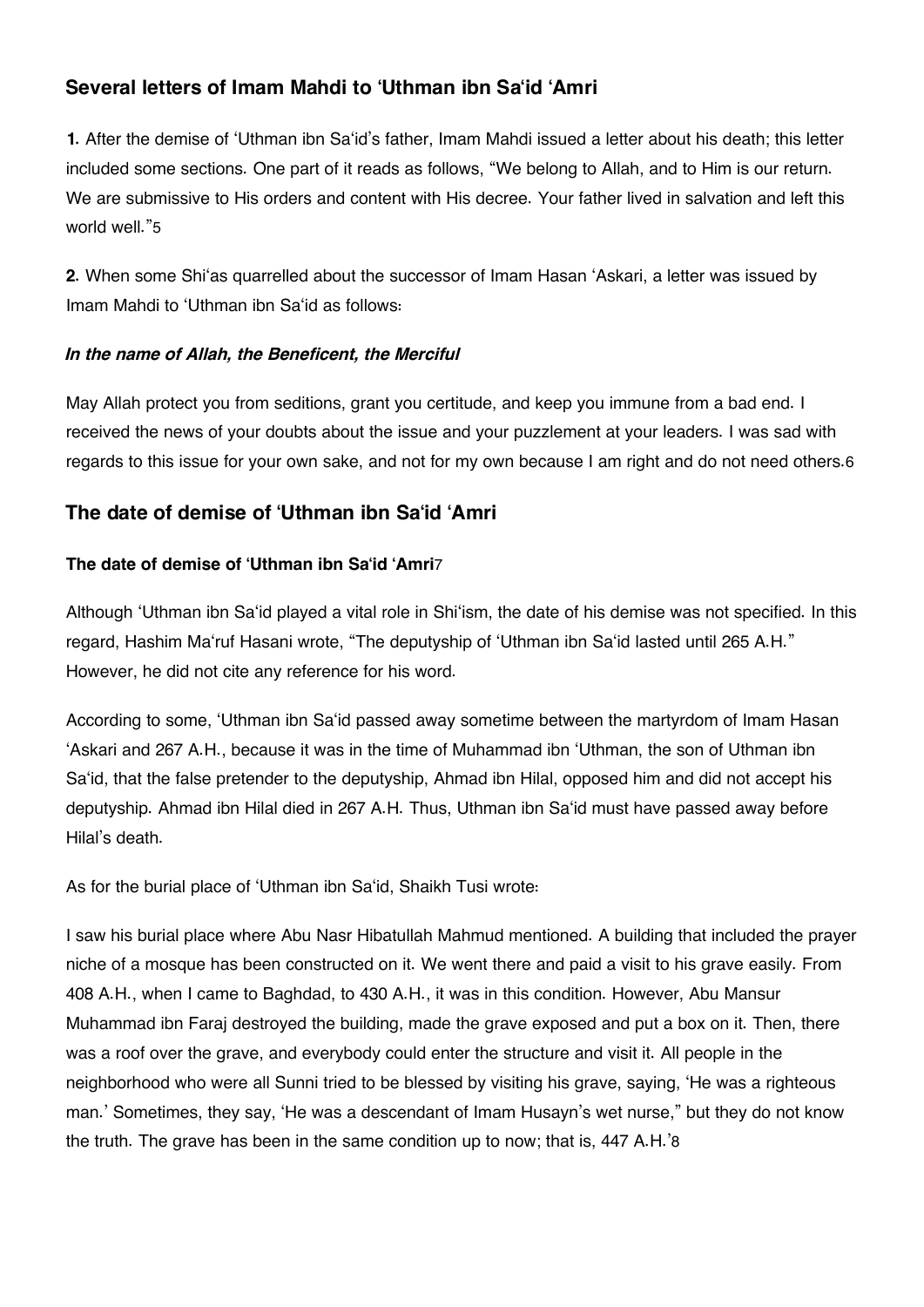# **[The Second Deputy: Muhammad ibn 'Uthman ibn Sa'id 'Amri](#page-3-1)**

The second special deputy of Imam Mahdi was Abu Ja'far Muhammad ibn 'Uthman ibn Sa'id 'Amri. After his father's death, he succeeded him and was appointed as the representative and deputy of Imam Mahdi.

<span id="page-4-2"></span>Like his father, he was a genius of his time. He was also of great piety, God-wariness, and moral virtues. His epithet was Abu Ja'far, and he was also called 'Amri, 'Askari, and Zayyat[9](#page-8-8). In his lifetime, he offered many services to Shi'ism, such as writing books on Islamic Jurisprudence, and gathering the material of his books from the teachings of Imam Hasan 'Askari, Imam Mahdi, and his own father, whose source was these holy Imams, too. Based on his will, this book was handed on to the third deputy of the Imam, Husayn ibn Ruh Nowbakhti.

Among his other services was struggling against and defeating the false pretenders to the deputyship. Muhammad ibn 'Uthman was the special deputy of Imam Mahdi for about 40 years, and false claims to deputyship were rampant then. Under the guidance of Imam Mahdi and his letters, Muhammad ibn 'Uthman could struggle against and defeat them.

Like other deputies, his other works included addressing people's problems, answering their legal problems, and delivering people's letters to the 12th Imam and getting his responses to them.

# <span id="page-4-0"></span>**[The reasons for Muhammad ibn 'Uthman's being deputy of Imam Mahdi](#page-4-0)**

In addition to being pious and trustworthy, Muhammad ibn 'Uthman had a good record, being at the service of the Prophet's Household and an active member of the representation network during his father's lifetime. The reasons for his deputyship include the following:

<span id="page-4-3"></span>1. As mentioned before, in a letter, Imam Hasan 'Askari introduced him and his father as reliable people and trusted by himself.[10](#page-8-9)

<span id="page-4-4"></span>2. In addition to considering Muhammad ibn 'Uthman reliable, Imam Hasan 'Askari referred to his being representative of his son, Imam Mahdi, "Bear witness that 'Uthman ibn Sa'id 'Amri is my representative, and his son, Muhammad is representative of my son, Mahdi."[11](#page-8-10)

3. He gave people some letters from Imam Mahdi. These letters were in the uniform handwriting and with the same characteristics as the previous ones. Thus, the agents or representatives could find out about his truthfulness and connection with Imam Mahdi.

<span id="page-4-5"></span><span id="page-4-1"></span>4. Sometimes he prepared the ground for some agents or representatives' visiting with Imam Mahdi, and the holy Imam always told them, "Muhammad 'Uthman is my deputy."[12](#page-8-11)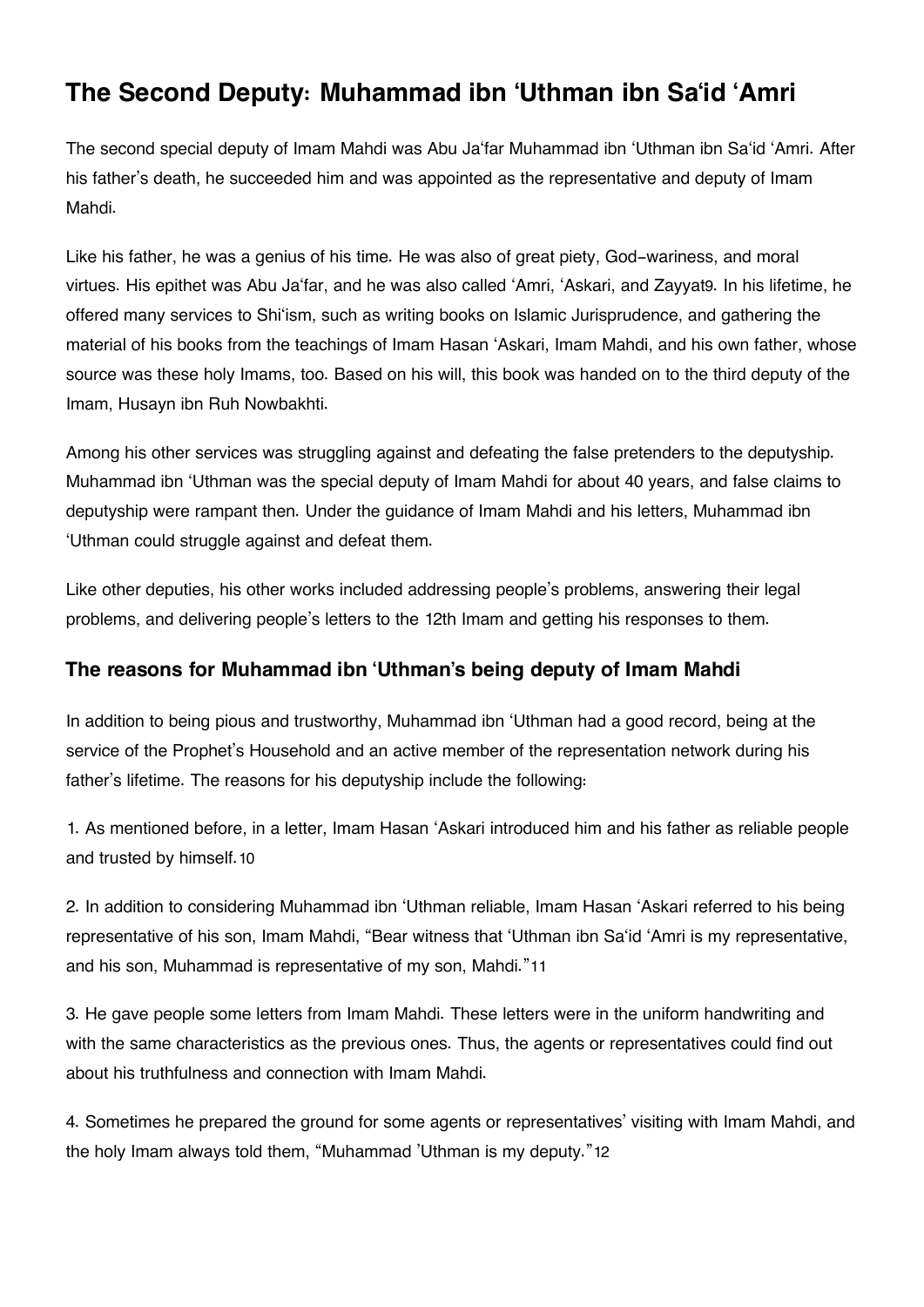# **[Some extraordinary acts of Imam Mahdi's second deputy](#page-4-1)**

Imam Mahdi's second deputy, Muhammad ibn 'Uthman, is said to have performed many extraordinary acts. For example, Abi Nasr Hibatullah ibn Muhammad is quoted as saying,

"Once there was some money with my father from people of Qum and its suburbs. He was going to deliver it to the 12th Imam. When my father met Abi Ja'far (the second deputy) and gave him the money, he told my father, 'There is still some money left with you.' My father thought but could not recall any other money. So he said, "I have delivered all money with me, and there is nothing left.' But Abi Ja'far told him where money was. When my father followed it up he could find the money. Then, he gave it to Abi Ja'far. This was very strange, because nobody knew of that money."

# <span id="page-5-0"></span>**[The Third Deputy: Abul-Qasim Husayn ibn Ruh Nowbakhti](#page-5-0)**

The third special deputy of Imam Mahdi was Husayn ibn Ruh Nowbakhti. He worked as an agent for the second deputy and in the last few years of his deputyship, Muhammad ibn 'Uthman appointed him as the head of network of the agents, and he acted as an intermediary between the second deputy and other agents. Husayn ibn Ruh enjoyed a high social status among the Shi'as in Baghdad. Even highranking government officials were considerably under his sway and respected him. Also, the government was not sensitive to him.

In the lifetime of Muhammad ibn 'Uthman, Husayn ibn Ruh was chosen as his successor and the third deputy by Imam Mahdi. Muhammad ibn 'Uthman introduced him to the Shi'a elites and the 12th Imam's agents.

# <span id="page-5-1"></span>**[Reasons for Husayn ibn Ruh Nowbakhti's being deputy of Imam Mahdi](#page-5-1)**

1. According to Muhammad ibn 'Uthman's daughter, Umm Kulthum: For many years, Husayn ibn Ruh was the agent of Muhammad ibn 'Uthman and in charge of his lands. Husayn ibn Ruh used to transmit my father's secret messages to the Shi'i leaders and was my father's close companion. Hence, the Shi'a took Husayn ibn Ruh to their hearts since they knew he was a close companion of my father. In the lifetime of my father, the arrangements for his deputyship were made. Then, on orders of Imam Mahdi, my father introduced him as his successor. There was no disagreement and doubt about his deputyship, and I know no Shi'a who is doubtful about his deputyship.[13](#page-8-12)

<span id="page-5-2"></span>2. Another reason for his deputyship is the letters sent to him by Imam Mahdi on various topics, including legal issues and answers to the Shi'as questions, as well as letters in which the 12th Imam condemned some of those who went astray, such as Shalmaghani.

3. Still another reason is that in the start of Husayn ibn Ruh's deputyship, the servant of Muhammad ibn 'Uthman took some belongings of Abu Ja'far such as his cane, key, and casket to Husayn ibn Ruh, and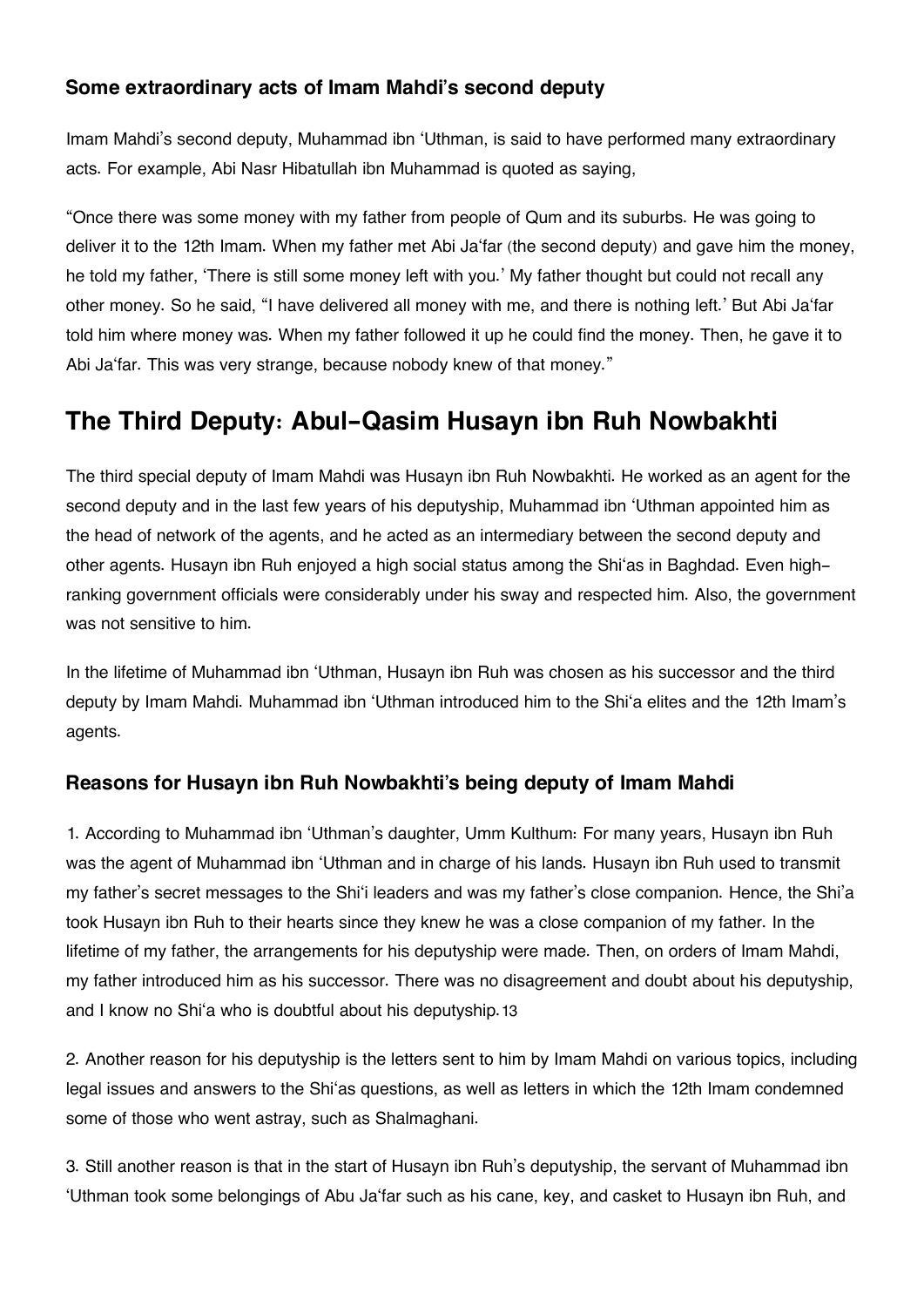told him, "Abu Ja'far told me to deliver these to you after his burial. This casket contains the signets and seals of the holy Imams."

<span id="page-6-2"></span>Finally, Husayn ibn Ruh, who – for about 20 years – was the deputy of Imam Mahdi from 305 A.H. to 326 A.H., passed away on Sha'ban 18th 326 A.H. His body was buried in Baghdad in Shurjah Bazaar, and his tomb attracts the Shi'a who seek blessings when they visit it.[14](#page-8-13)

# <span id="page-6-0"></span>**[The Fourth Deputy: Abul-Hasan Ali ibn Muhammad Samuri](#page-6-0)**

The fourth and last special deputy of Imam Mahdi was Abul-Hasan Ali ibn Muhammad Samuri. After the demise of Husayn ibn Ruh, he was appointed as the deputy by Imam Mahdi. As of Sha'ban 18th 328 A.H., he assumed this responsibility.

Ali ibn Muhammad Samuri was from a devout Shi'a family, and was renowned for offering valuable services in the representation organization of the Infallible Imams. Due to his good previous record, reliability, and trustworthiness, he faced no problem in his being accepted as deputy by the Shi'as and agents of the representation network. Representatives and elite Shi'as recognized him as the true deputy of Imam Mahdi, and they gave the religious taxes to him to be delivered to the Imam. Abul-Hasan Ali ibn Muhammad Samuri did not have much opportunity for his activities. Due to both his short period of deputyship and special political situation, he could not take considerable measures. And if he managed to do so, because of his dissimulating and taking precautions, few of his measures have been passed on to future generations. What stands out in the period of his deputyship is the last letter sent to him by Imam Mahdi.

### <span id="page-6-1"></span>**[The last letter from Imam Mahdi](#page-6-1)**

Imam Mahdi issued his last letter to Ali ibn Muhammad Samuri six days before his demise. In this letter, the 12th Imam predicted the time of his demise and told him not to appoint any other deputy as his successor, because with his death the Minor Occultation would end and the Major Occultation would begin. The letter reads as follows:

#### *In the Name of Allah, the Beneficent, the Merciful*

O' Ali ibn Muhamad Samuri! May Allah give you and your companions high rewards! You will die within six days. So prepare yourself, and do not appoint anybody as your successor, since the second occultation has started. Thus, my reappearance will not be realized but with permission of Allah, and after people become heartless and merciless and the earth is replete with oppression. Also, some Shi'a will claim they have seen me. Whoever claims this before the appearance of Sufyani and the cry from the sky is a slanderous liar.

<span id="page-6-3"></span>There is neither might nor strength but in Allah, the High, the Great.[15](#page-8-14)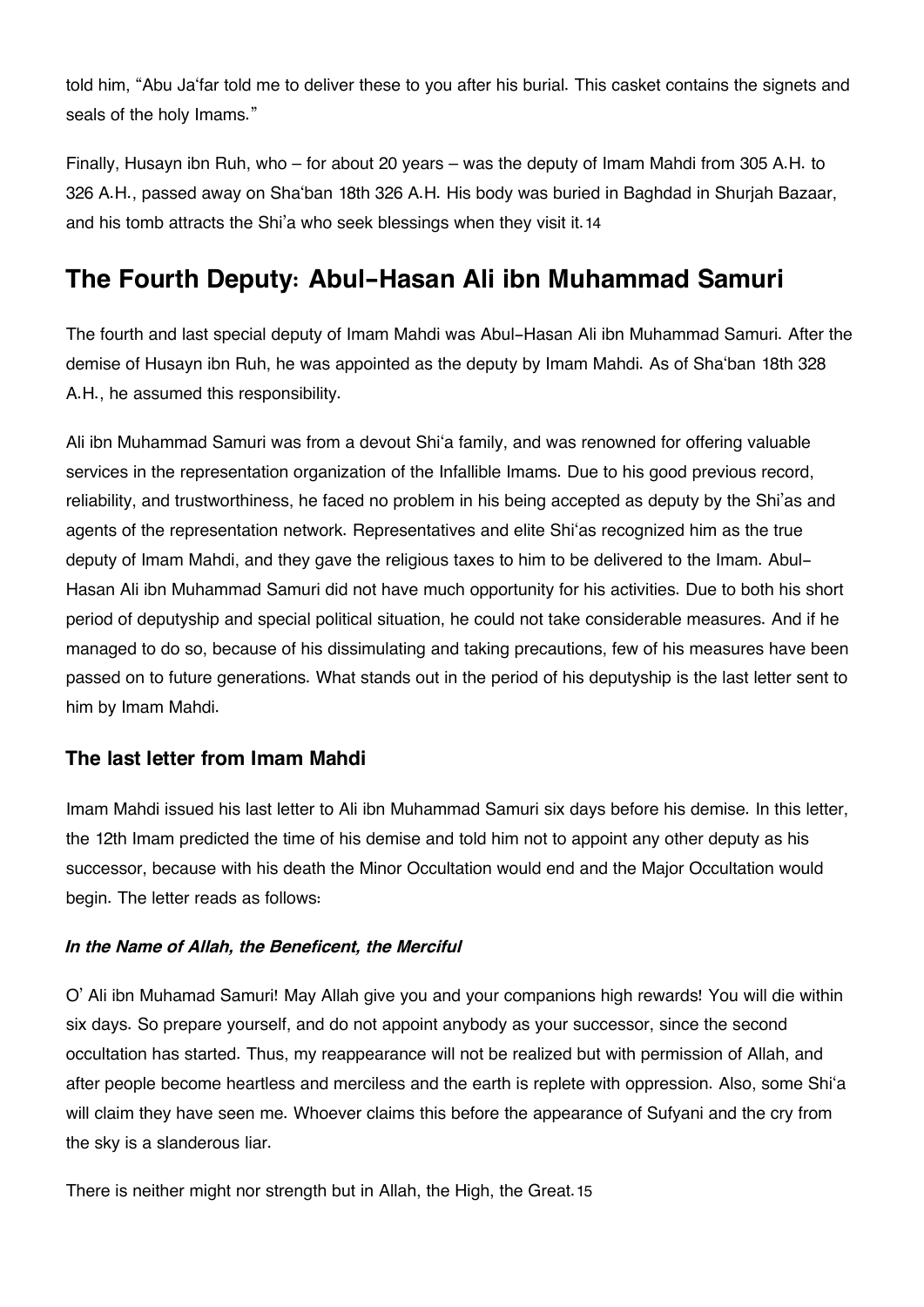Shaykh Saduq quoted Abu Muhammad, Hasan ibn Ahmad Maktab as saying:

In the year when Ali ibn Muhamad Samuri passed away, we were in Baghdad, and went to him some days before his demise. He showed us this last letter of Imam Mahdi. We made a copy of it and left him. The predicted day came; we went to Samuri and found him on his deathbed. On the verge of his death, he was asked, "Who is your guardian (wasiyy)?" He answered, "The divine providence will happen by His will." He then passed away.16

### <span id="page-7-0"></span>**[Analysis of the Imam's letter](#page-7-0)**

1. Foretelling the day of the last deputy's demise by Imam Mahdi shows that this letter was really from the 12th Imam.

2. This letter states the time of the end of the Minor Occultation and the start of Major Occultation.

3. The reappearance of Imam Mahdi is with Allah, and we do not know when it will happen.

4. The letter tells us of two indications of Imam Mahdi's reappearance: the appearance of Sufyani and the cry from the sky.17

# <span id="page-7-1"></span>**[Conclusion](#page-7-1)**

The special deputies of Imam Mahdi lived fruitfully in a time when the Shi'a suffered extreme hardship. Above all, the absence of the Infallible Imam occurred for the first time. On the other hand, Sunnis and followers of the deviant schools of thought took advantage of the absence of an Imam; they leveled false unfair accusations against the Shi'as, questioned their beliefs, and considered them misled.

However, it was the special deputies who under the guidance of Imam Mahdi overcame the difficulties, saved the Shi'as from confusion and disunity, and kept them in the clear path of truth. They were among the most pious, clever, and shrewd people of their time; and due to earning Allah's satisfaction, they were risen to the high rank of deputyship.

# <span id="page-7-2"></span>**[References](#page-7-2)**

al-Tusi, Abi Ja'far Muhammad ibn al-Hassan. al-Ghaybah. Qum: The Institute of Islamic Teachings.

Nu'mani, Muhammad ibn Ibrahim. Kiatb al-Ghaybah. Tehran: Saduq Publications.

Shaikh Saduq. (1405 A.H.). Kamal-u-Din wa Tamam-u-Ne'mah. Qum: Institute of Dissemination of Islam.

Majlisi, Muhammad Baqir. (1403 A.H.). Bihar al-Anwar. Beirut: al- Wafa Institute.